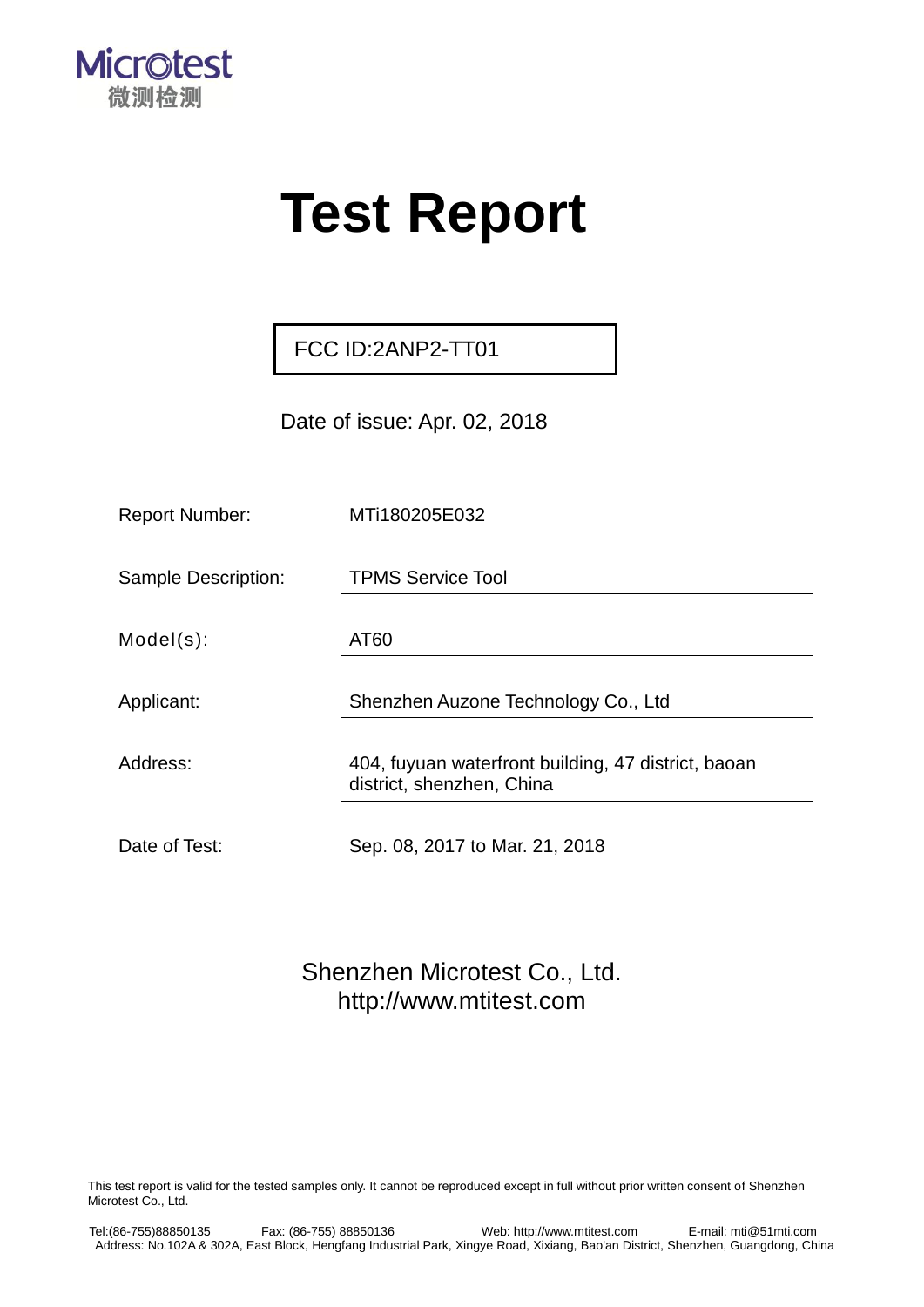

# **Table of Contents**

| 1.1<br>1.2<br>1.3<br>1.4<br>1.5<br>1.6<br>1.7<br>$\overline{2}$<br>3<br>5<br>5.1<br>5.1.1<br>5.1.2<br>5.1.3<br>5.1.4<br>5.2.1<br>5.2.2<br>5.2.3<br>5.2.4<br>5.3 ОССИРІЕД ВА ЮР ДО ПИСАДИ ПО ПОЛЬГА В ДОССИРНОГО ПОЛЬГА В ДОССИРНОГО ПОЛЬГА В ДЕ ПО ПОЛЬГА В ДОССИРНОГО ПОЛ<br>5.3.1<br>5.3.2 | $\mathbf{1}$ |  |  |
|----------------------------------------------------------------------------------------------------------------------------------------------------------------------------------------------------------------------------------------------------------------------------------------------|--------------|--|--|
|                                                                                                                                                                                                                                                                                              |              |  |  |
|                                                                                                                                                                                                                                                                                              |              |  |  |
|                                                                                                                                                                                                                                                                                              |              |  |  |
|                                                                                                                                                                                                                                                                                              |              |  |  |
|                                                                                                                                                                                                                                                                                              |              |  |  |
|                                                                                                                                                                                                                                                                                              |              |  |  |
|                                                                                                                                                                                                                                                                                              |              |  |  |
|                                                                                                                                                                                                                                                                                              |              |  |  |
|                                                                                                                                                                                                                                                                                              |              |  |  |
|                                                                                                                                                                                                                                                                                              |              |  |  |
|                                                                                                                                                                                                                                                                                              | 4            |  |  |
|                                                                                                                                                                                                                                                                                              |              |  |  |
|                                                                                                                                                                                                                                                                                              |              |  |  |
|                                                                                                                                                                                                                                                                                              |              |  |  |
|                                                                                                                                                                                                                                                                                              |              |  |  |
|                                                                                                                                                                                                                                                                                              |              |  |  |
|                                                                                                                                                                                                                                                                                              |              |  |  |
|                                                                                                                                                                                                                                                                                              |              |  |  |
|                                                                                                                                                                                                                                                                                              |              |  |  |
|                                                                                                                                                                                                                                                                                              |              |  |  |
|                                                                                                                                                                                                                                                                                              |              |  |  |
|                                                                                                                                                                                                                                                                                              |              |  |  |
|                                                                                                                                                                                                                                                                                              |              |  |  |
|                                                                                                                                                                                                                                                                                              |              |  |  |
|                                                                                                                                                                                                                                                                                              |              |  |  |
|                                                                                                                                                                                                                                                                                              |              |  |  |
|                                                                                                                                                                                                                                                                                              |              |  |  |
|                                                                                                                                                                                                                                                                                              |              |  |  |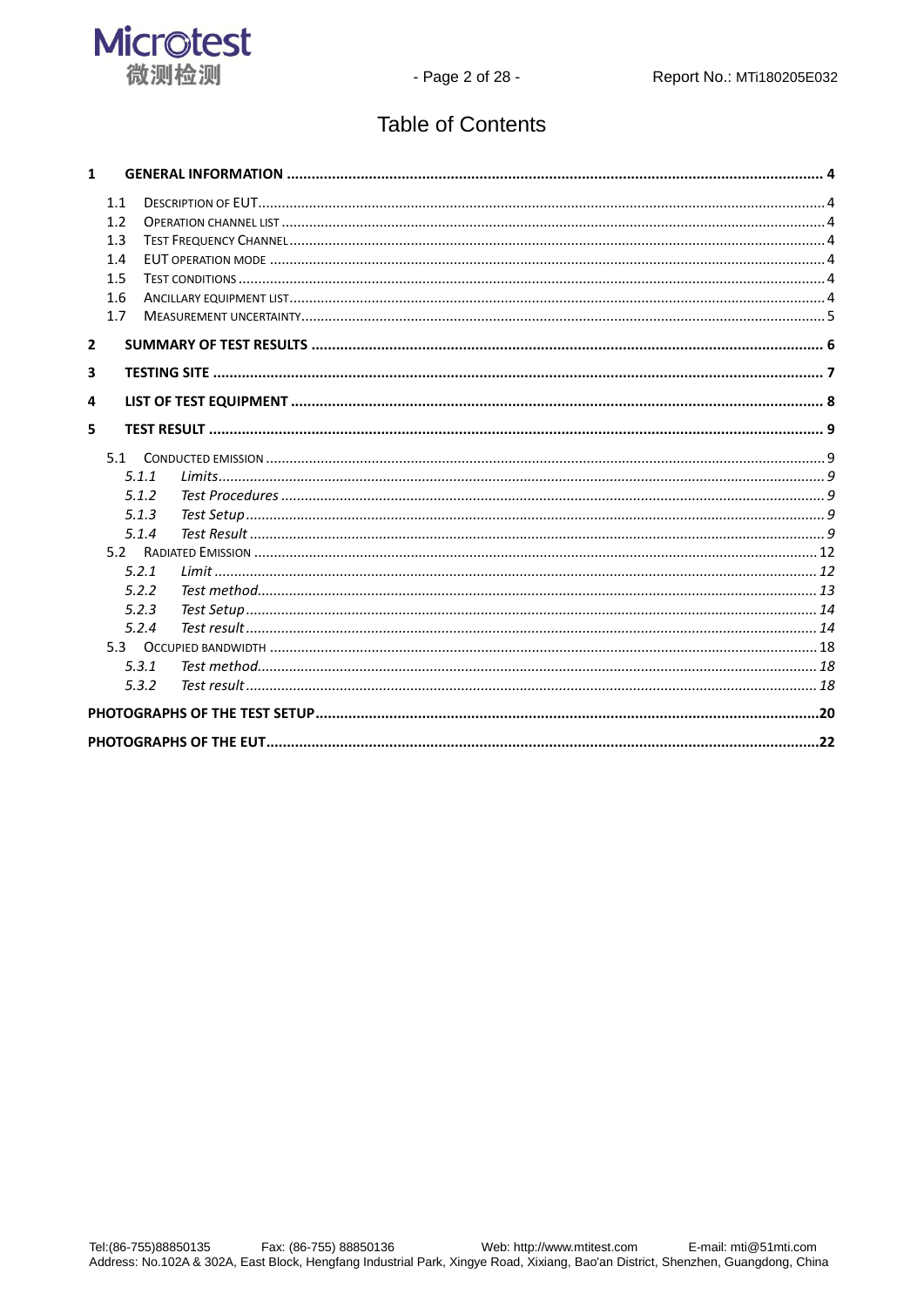

# **TEST REPORT**

| Applicant's name:      | Shenzhen Auzone Technology Co., Ltd                                              |  |  |  |  |
|------------------------|----------------------------------------------------------------------------------|--|--|--|--|
| Address:               | 404, fuyuan waterfront building, 47 district, baoan district, shenzhen,<br>China |  |  |  |  |
| Manufacture's Name:    | Shenzhen Auzone Technology Co., Ltd                                              |  |  |  |  |
| Address:               | 404, fuyuan waterfront building, 47 district, baoan district, shenzhen,<br>China |  |  |  |  |
| Product name:          | <b>TPMS Service Tool</b>                                                         |  |  |  |  |
| Trademark:             | N/A                                                                              |  |  |  |  |
| Model name:            | AT60                                                                             |  |  |  |  |
| Standards:             | FCC PART 15 Subpart C                                                            |  |  |  |  |
| <b>Test Procedure:</b> | ANSI C63.10:2013                                                                 |  |  |  |  |

*This device described above has been tested by Shenzhen Microtest Co., Ltd and the test results show that the equipment under test (EUT) is in compliance with the FCC requirements. And it is applicable only to the tested sample identified in the report.*

| Tested by:   | Anny tu           |               |  |
|--------------|-------------------|---------------|--|
|              | Amy Lu            | Mar. 21, 2018 |  |
| Reviewed by: | Blue. Zheng       |               |  |
|              | <b>Blue Zheng</b> | Apr. 02, 2018 |  |
| Approved by: | sheart the chevr  |               |  |
|              | <b>Smith Chen</b> | Apr. 02, 2018 |  |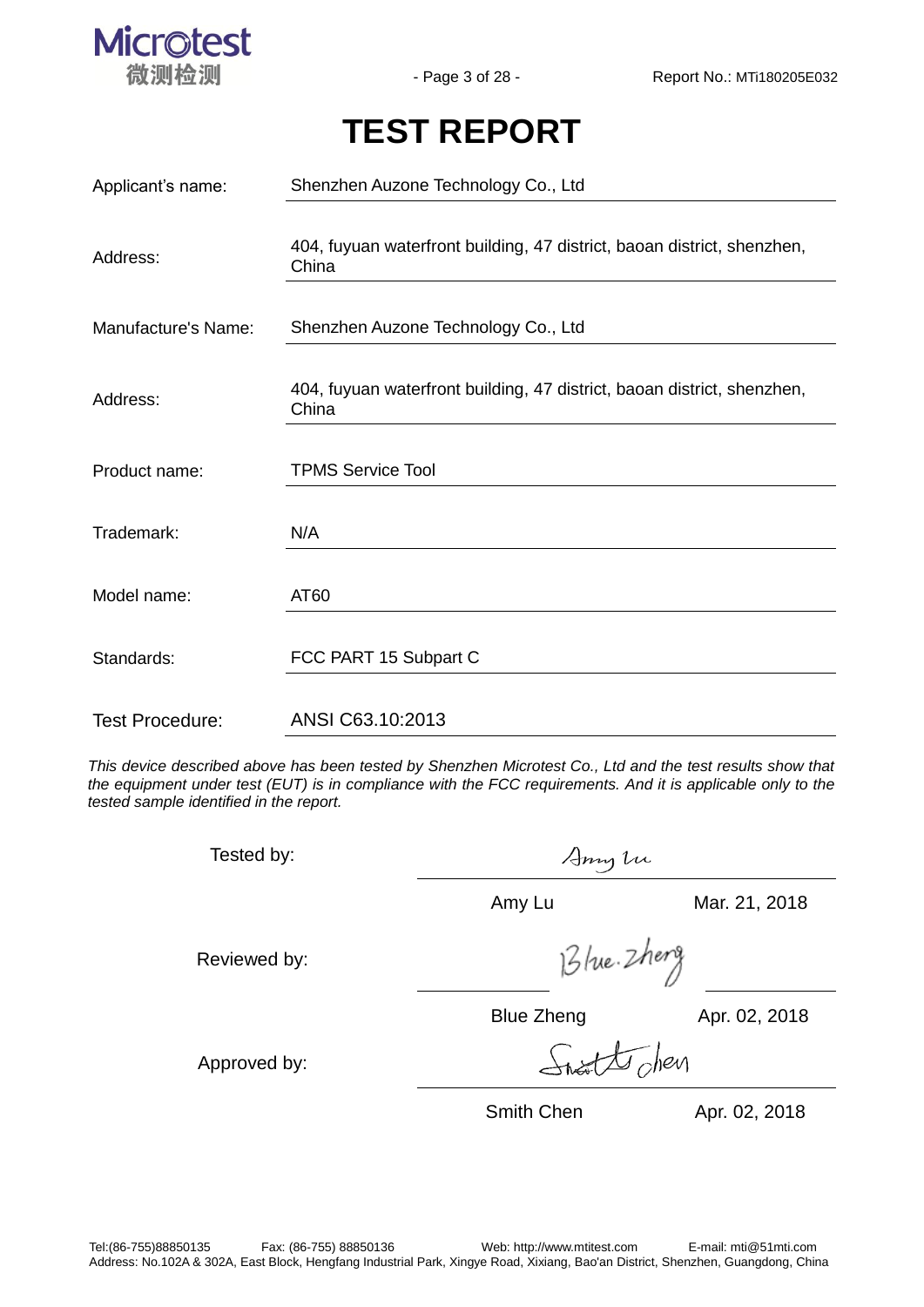

## **1 General Information**

1.1 Description of EUT

| <b>Product Name:</b>                 | <b>TPMS Service Tool</b>                                                   |
|--------------------------------------|----------------------------------------------------------------------------|
| Model Name:                          | AT60                                                                       |
| <b>Operating Frequency</b><br>Range: | 125kHz                                                                     |
| <b>Modulation Type:</b>              | <b>ASK</b>                                                                 |
| Power Source:                        | DC 5V from adapter AC120V/60Hz                                             |
| Adapter information:                 | Model:A122-0502002IU<br>Input:100-240V~ 50/60Hz, 0.4A<br>Output: 5V 2000mA |
| Antenna Type:                        | Magnet Antenna (Antenna Gain: -4.46dBi)                                    |
| Hardware Version:                    | V <sub>01.00</sub>                                                         |
| Software Version:                    | V01.00                                                                     |

#### 1.2 Operation channel list

| Channel No. | Frequency(kHz) |  |  |
|-------------|----------------|--|--|
|             | イウド            |  |  |

#### 1.3 Test Frequency Channel

| Channel No. | Frequency(kHz) |  |  |
|-------------|----------------|--|--|
|             | 125            |  |  |

#### 1.4 EUT operation mode

During testing, RF test program provided by the manufacture to control the Tx operation followed the test requirement.

#### 1.5 Test conditions

During the measurement the environmental conditions were within the listed ranges:

- Temperature: 20ºC~30ºC
- Humidity: 30%~70%
- Atmospheric pressure: 98kPa~101kPa

#### 1.6 Ancillary equipment list

| Equipment<br>Model |                | S/N | Manufacturer |  |
|--------------------|----------------|-----|--------------|--|
| Adapter            | A122-0502002IU |     |              |  |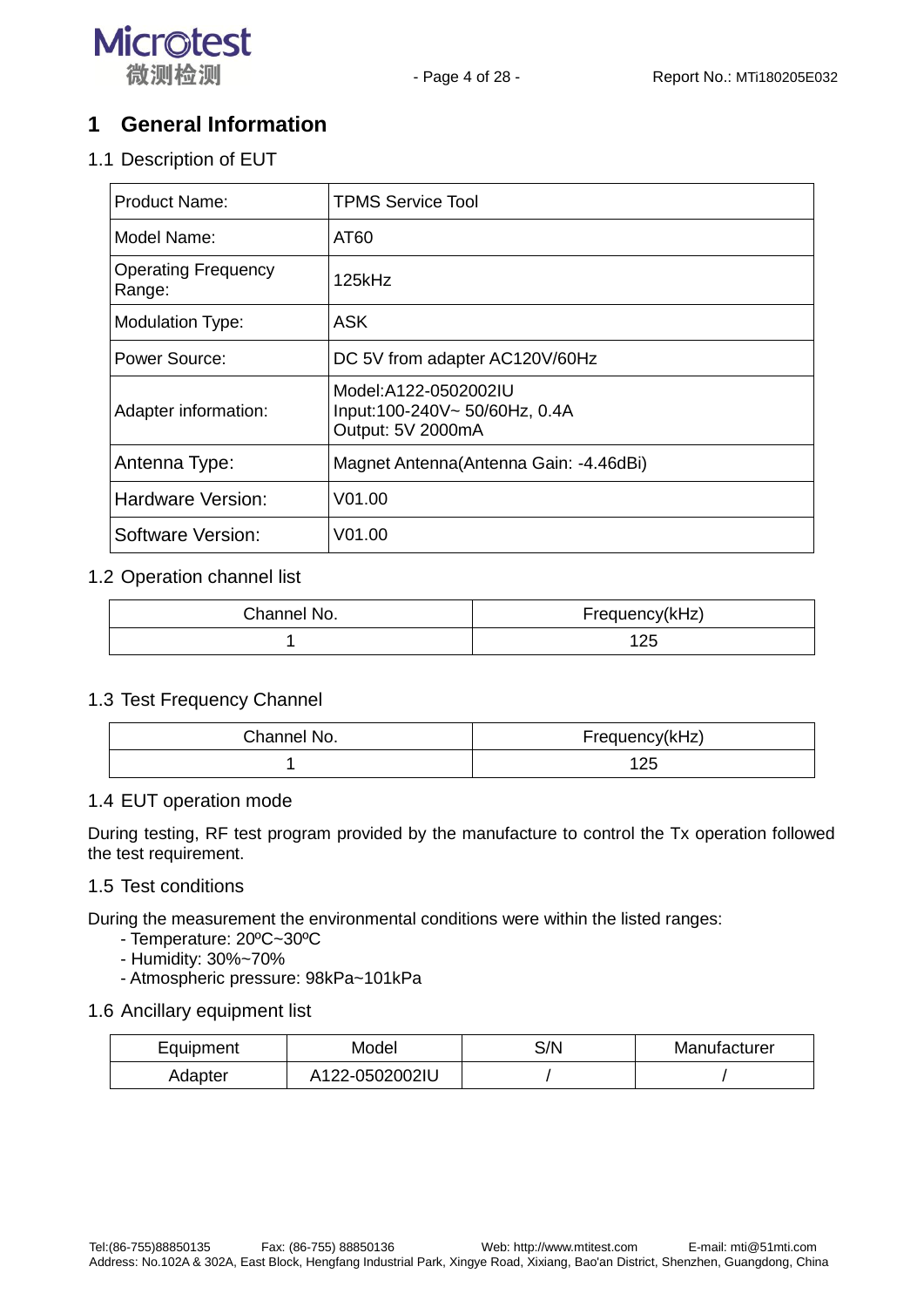



#### 1.7 Measurement uncertainty

Measurement Uncertainty for a Level of Confidence of 95 %, U=2xUc(y)

| <b>RF</b> frequency              | $1 \times 10 - 7$ |
|----------------------------------|-------------------|
| RF power, conducted              | ± 1 dB            |
| Conducted emission(150kHz~30MHz) | $\pm 2.5$ dB      |
| Radiated emission(30MHz~1GHz)    | $±$ 4.2 dB        |
| Radiated emission (above 1GHz)   | $±$ 4.3 dB        |
| Temperature                      | $±1$ degree       |
| Humidity                         | ± 5%              |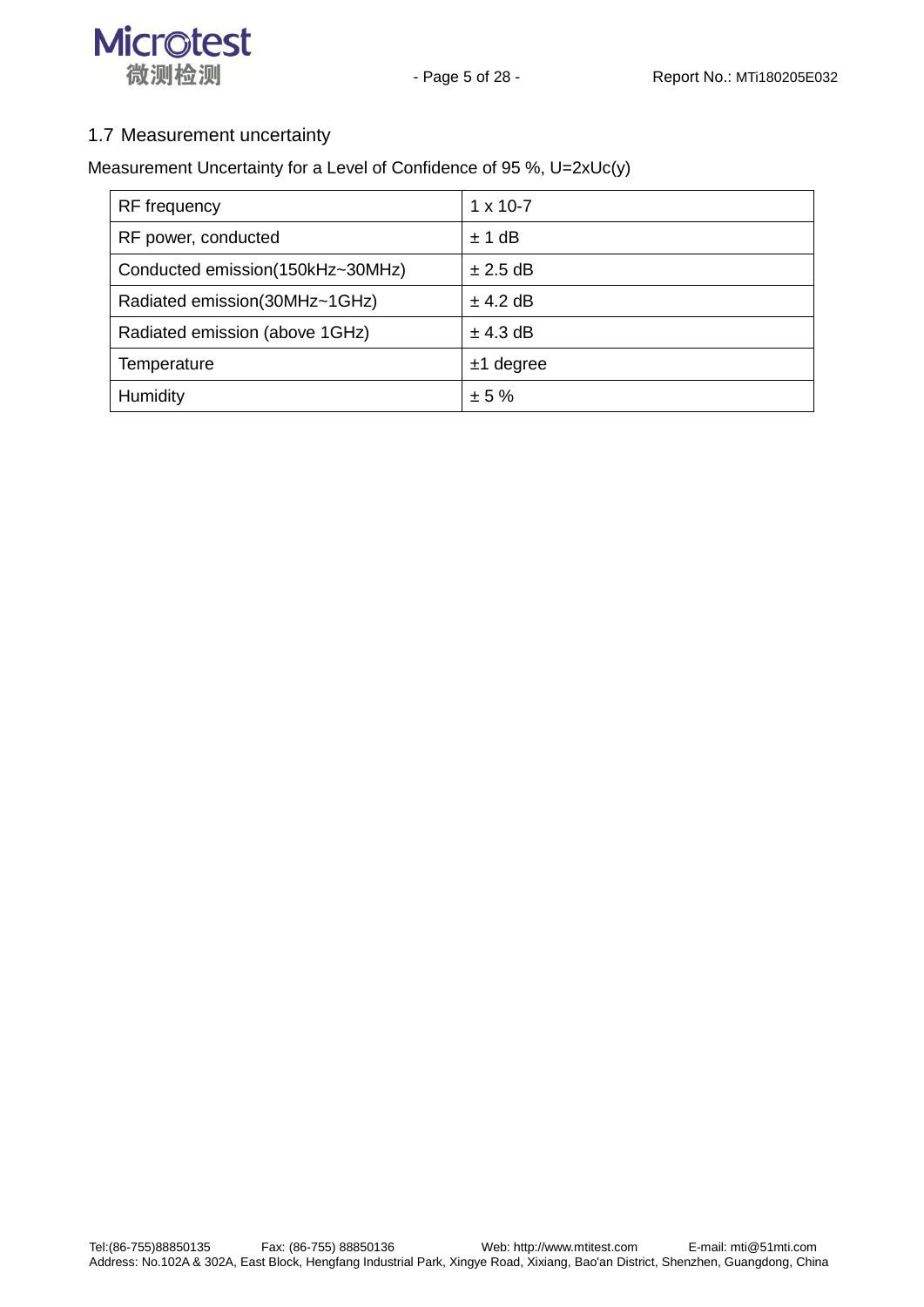



# **2 Summary of Test Results**

| ltem | FCC Part No.           | <b>Description of Test</b> |      |
|------|------------------------|----------------------------|------|
|      | <b>FCC PART 15.207</b> | Conducted emission         | Pass |
| 2    | <b>FCC PART 15,209</b> | Radiated emission          | Pass |
| 3    | <b>FCC Part 15.215</b> | 20dB bandwidth             | Pass |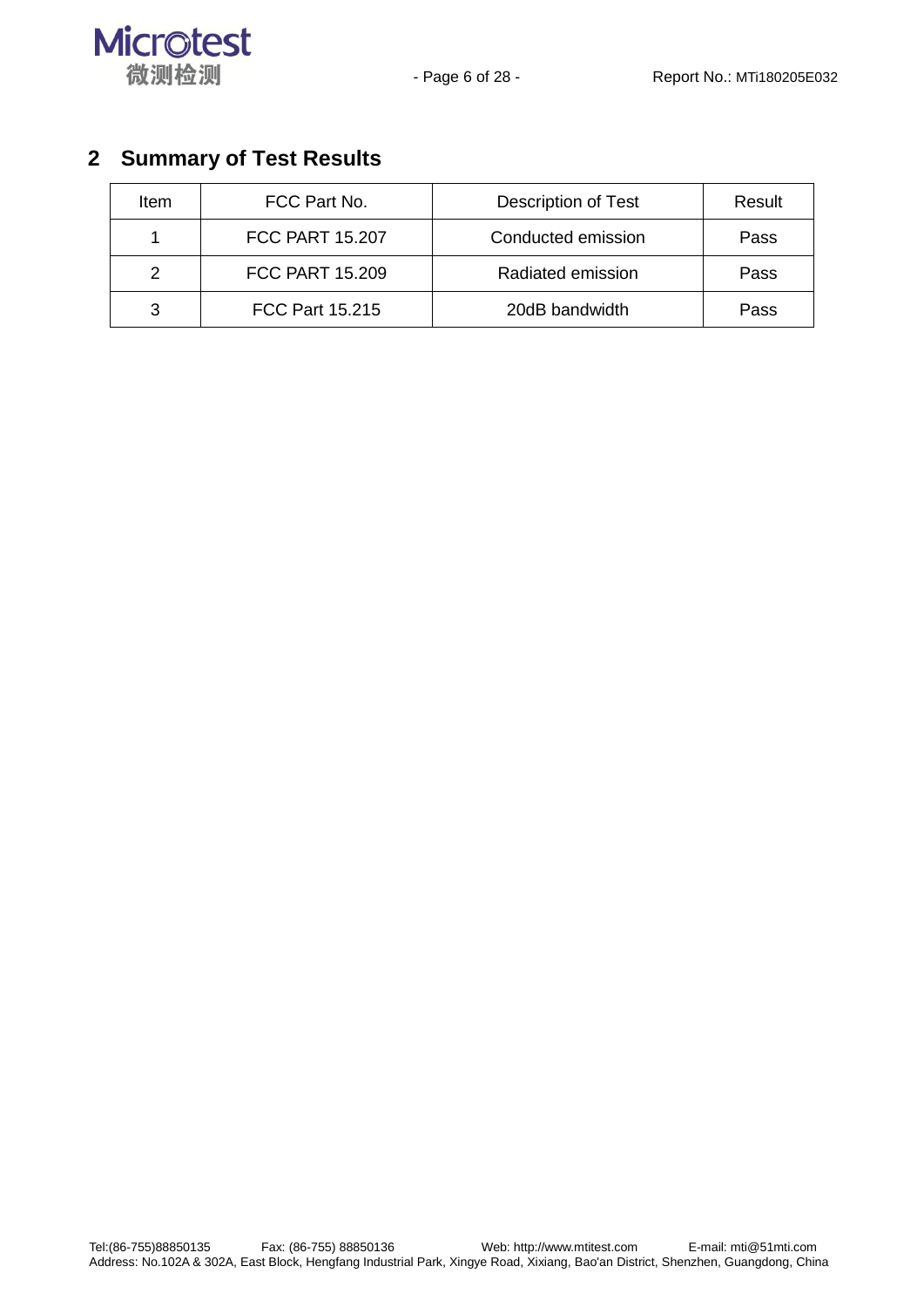

# **3 Testing site**

| <b>Test Laboratory</b>       | Shenzhen Microtest Co., Ltd                                                                                                   |
|------------------------------|-------------------------------------------------------------------------------------------------------------------------------|
| Location                     | No.102A & 302A, East Block, Hengfang Industrial Park,<br>Xingye Road, Xixiang, Bao'an District, Shenzhen,<br>Guangdong, China |
| <b>FCC Registration No.:</b> | 448573                                                                                                                        |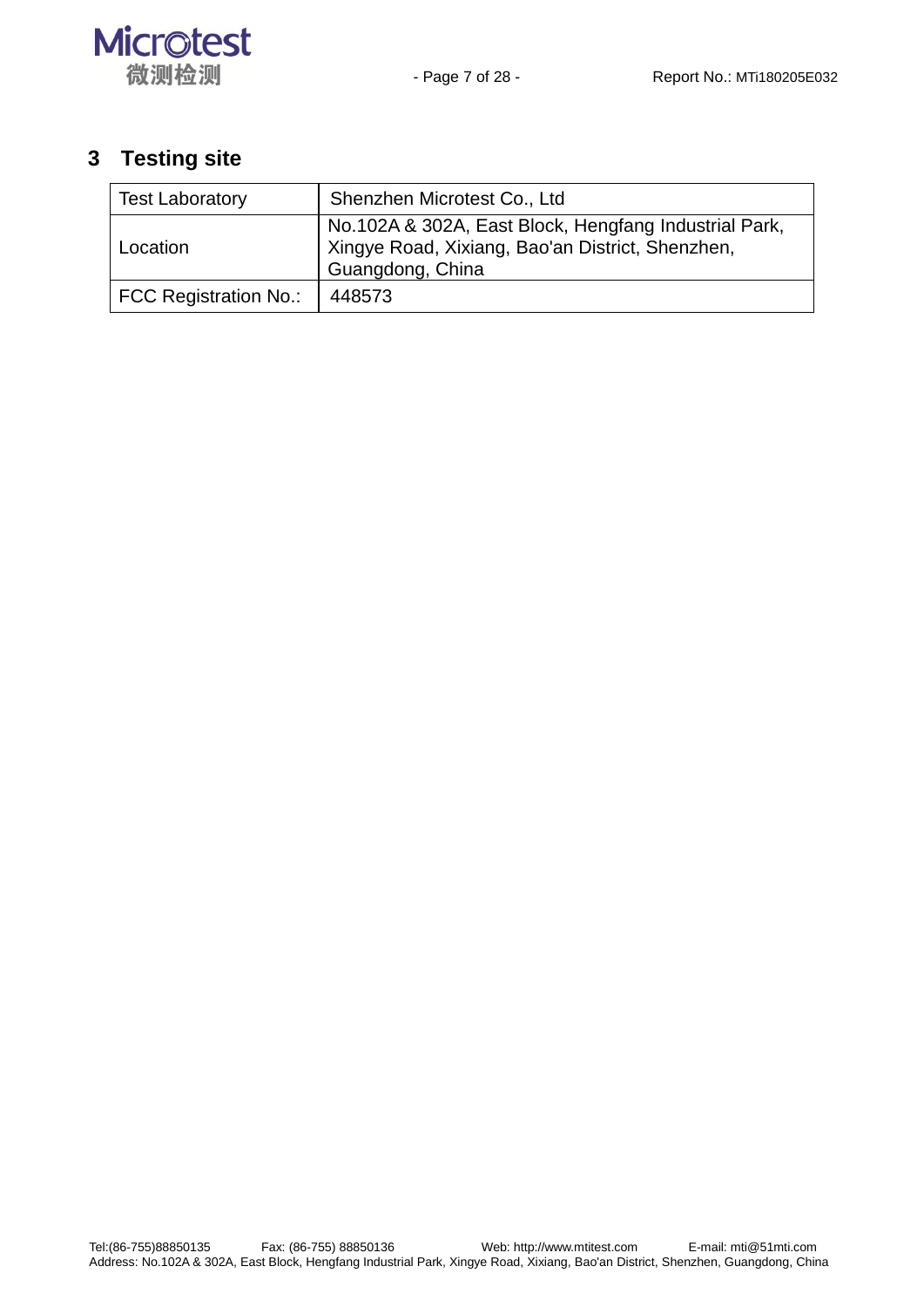

# **4 List of test equipment**

| <b>EMI Measurement Software</b><br>Software Name:<br>Manufacturer:<br>Farad                                                                        |                                                       |                                     |                       |                   |                     |            |
|----------------------------------------------------------------------------------------------------------------------------------------------------|-------------------------------------------------------|-------------------------------------|-----------------------|-------------------|---------------------|------------|
| EZ-EMC<br>Model:                                                                                                                                   |                                                       |                                     |                       |                   |                     |            |
| Equipment<br>No.                                                                                                                                   | Equipment<br>Name                                     | Manufactur<br>er                    | Model                 | Serial No.        | Calibration<br>date | Due date   |
| MTI-E001                                                                                                                                           | Spectrum Analyzer                                     | Agilent                             | E4407B                | MY41441082        | 2017/09/18          | 2018/09/17 |
| <b>MTI-E002</b>                                                                                                                                    | CMU 200 universal<br>radio<br>communication<br>tester | Rohde&schwa<br>rz                   | <b>CMU 200</b>        | 114587            | 2017/09/18          | 2018/09/17 |
| MTI-E004                                                                                                                                           | <b>EMI Test Receiver</b>                              | Rohde&schwa<br>rz                   | <b>ESPI</b>           | 1000314           | 2017/09/18          | 2018/09/17 |
| MTI-E006                                                                                                                                           | Broadband antenna                                     | schwarabeck                         | <b>VULB9163</b>       | 872               | 2017/09/18          | 2018/09/17 |
| MTI-E007                                                                                                                                           | Horn antenna                                          | schwarabeck                         | <b>BBHA9120</b><br>D  | 1201              | 2017/09/18          | 2018/09/17 |
| MTI-E014                                                                                                                                           | amplifier                                             | America                             | 8447D                 | 3113A06150        | 2017/09/18          | 2018/09/17 |
| MTI-E015                                                                                                                                           | Conduction<br><b>Immunity Signal</b><br>Generator     | Schloder                            | CDG6000               | 126A1343/201<br>5 | 2017/09/18          | 2018/09/17 |
| MTI-E016                                                                                                                                           | Coupled decoupling<br>network                         | Schloder                            | <b>CDA</b><br>M2/M3   | A2210332/201<br>5 | 2017/09/18          | 2018/09/17 |
| <b>MTI-E032</b>                                                                                                                                    | Comprehensive test<br>instrument                      | Rohde&schwa<br>rz                   | <b>CMW500</b>         | 124192            | 2017/04/13          | 2018/04/12 |
| MTI-E034                                                                                                                                           | amplifier                                             | Agilent                             | 8449B                 | 3008A02400        | 2017/08/22          | 2018/08/21 |
| MTI-E040                                                                                                                                           | Spectrum analyzer                                     | Agilent                             | N9020A                | MY49100060        | 2017/03/04          | 2018/03/04 |
| MTI-E041                                                                                                                                           | Signal generator                                      | Agilent                             | <b>N5182A</b>         | MY49060455        | 2017/02/22          | 2018/02/22 |
| MTI-E042                                                                                                                                           | Analog signal<br>generator                            | Agilent                             | E4421B                | GB40051240        | 2017/02/22          | 2018/02/22 |
| MTI-E043                                                                                                                                           | Power probe                                           | Dare<br>Instruments                 | RPR3006<br>W          | 16I00054SNO<br>16 | 2017/02/28          | 2018/02/28 |
| MTI-E047                                                                                                                                           | 10dB attenuator                                       | Mini-Circuits                       | <b>UNAT-10+</b>       | 15542             | 2017/05/23          | 2018/05/23 |
| <b>MTI-E049</b>                                                                                                                                    | spectrum analyzer                                     | Rohde&schwa<br>rz                   | <b>FSP-38</b>         | 100019            | 2017/09/18          | 2018/09/17 |
| <b>MTI-E050</b>                                                                                                                                    | PSG Signal<br>generator                               | Agilent                             | E8257D                | MY46520873        | 2017/04/24          | 2018/04/23 |
| <b>MTI-E051</b>                                                                                                                                    | Active Loop<br>Antenna 9kHz -<br>30MHz                | Schwarzbeek                         | <b>FMZB</b><br>1519 B | 00044             | 2017//2/26          | 2018/02/25 |
| <b>MTI-E052</b>                                                                                                                                    | 18-40GHz amplifier                                    | Chengdu step<br>Micro<br>Technology | ZLNA-18-4<br>0G-21    | 1608001           | 2017/09/18          | 2018/09/17 |
| MTI-E053                                                                                                                                           | 15-40G Antenna                                        | Schwarzbeek                         | <b>BBHA9170</b>       | BBHA9170582       | 2017/09/18          | 2018/09/17 |
| <b>MTI-E054</b>                                                                                                                                    | <b>LISN</b>                                           | R&S                                 | <b>ENV216</b>         | 1001131           | 2017/09/18          | 2018/09/17 |
| <b>MTI-E055</b>                                                                                                                                    | <b>Test Cable</b>                                     | United<br>Microwave                 | 57793                 | 1 <sub>m</sub>    | 2017/09/18          | 2018/09/17 |
| <b>MTI-E056</b>                                                                                                                                    | <b>Test Cable</b>                                     | United<br>Microwave                 | A30A30-50<br>06       | 10 <sub>m</sub>   | 2017/09/18          | 2018/09/17 |
| Note: the calibration interval of the above test instruments is 12 months and the calibrations are traceable to<br>international system unit (SI). |                                                       |                                     |                       |                   |                     |            |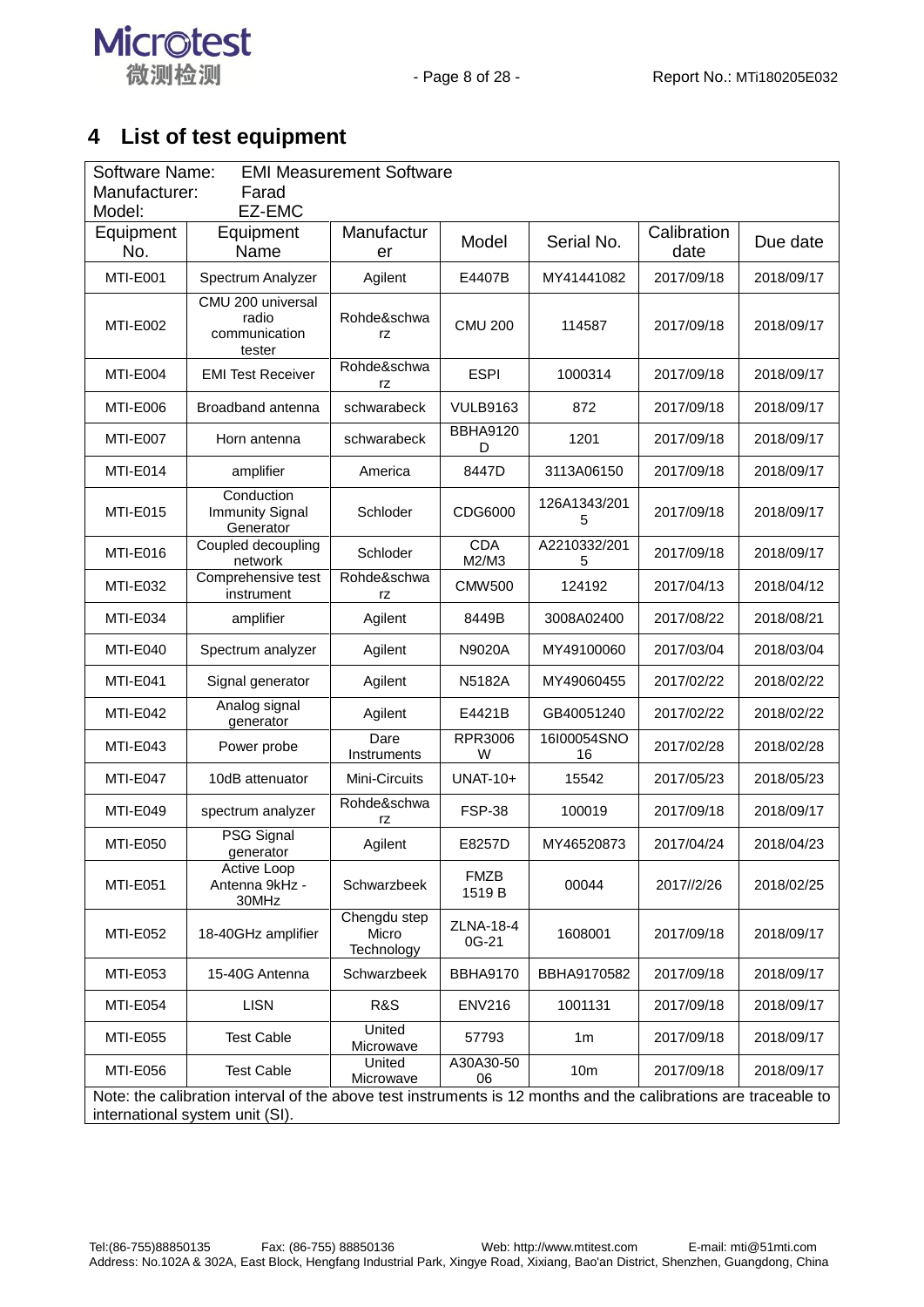

## **5 Test Result**

#### 5.1 Conducted emission

#### 5.1.1 Limits

For the following equipment, when designed to be connected to the public utility (AC) power line the radio frequency voltage that is conducted back onto the AC power line on any frequency or frequencies shall not exceed the limits in the following tables. Compliance with the provisions of this paragraph shall be based on the measurement of the radio frequency voltage between each power line and ground at the power terminal using a 50 μH/50 ohms line impedance stabilization network (LISN).

| Frequency    | Conducted limit (dBµV) |             |  |
|--------------|------------------------|-------------|--|
| (MHz)        | Quasi-peak             | Average     |  |
| $0.15 - 0.5$ | $66 - 56$ *            | $56 - 46$ * |  |
| $0.5 - 5$    | 56                     | 46          |  |
| $5 - 30$     | 60                     | 50          |  |

Note : the limit of " \* " marked band means the limitation decreases linearly with the logarithm of the frequency in the range.

#### 5.1.2 Test Procedures

The EUT was placed 0.8 meters from the horizontal ground plane with EUT being connected to the power mains through a line impedance stabilization network (LISN). All other support equipment powered from additional LISN(s). The LISN provide 50 Ohm/ 50uH of coupling impedance for the measuring instrument.

Interconnecting cables that hang closer than 40 cm to the ground plane shall be folded back and forth in the center forming a bundle 30 to 40 cm long.

I/O cables that are not connected to a peripheral shall be bundled in the center. The end of the cable may be terminated, if required, using the correct terminating impedance. The overall length shall not exceed 1 m.

LISN is at least 80 cm from nearest part of EUT chassis.

For the actual test configuration, please refer to the related Item – photographs of the test setup.

#### 5.1.3 Test Setup



#### 5.1.4 Test Result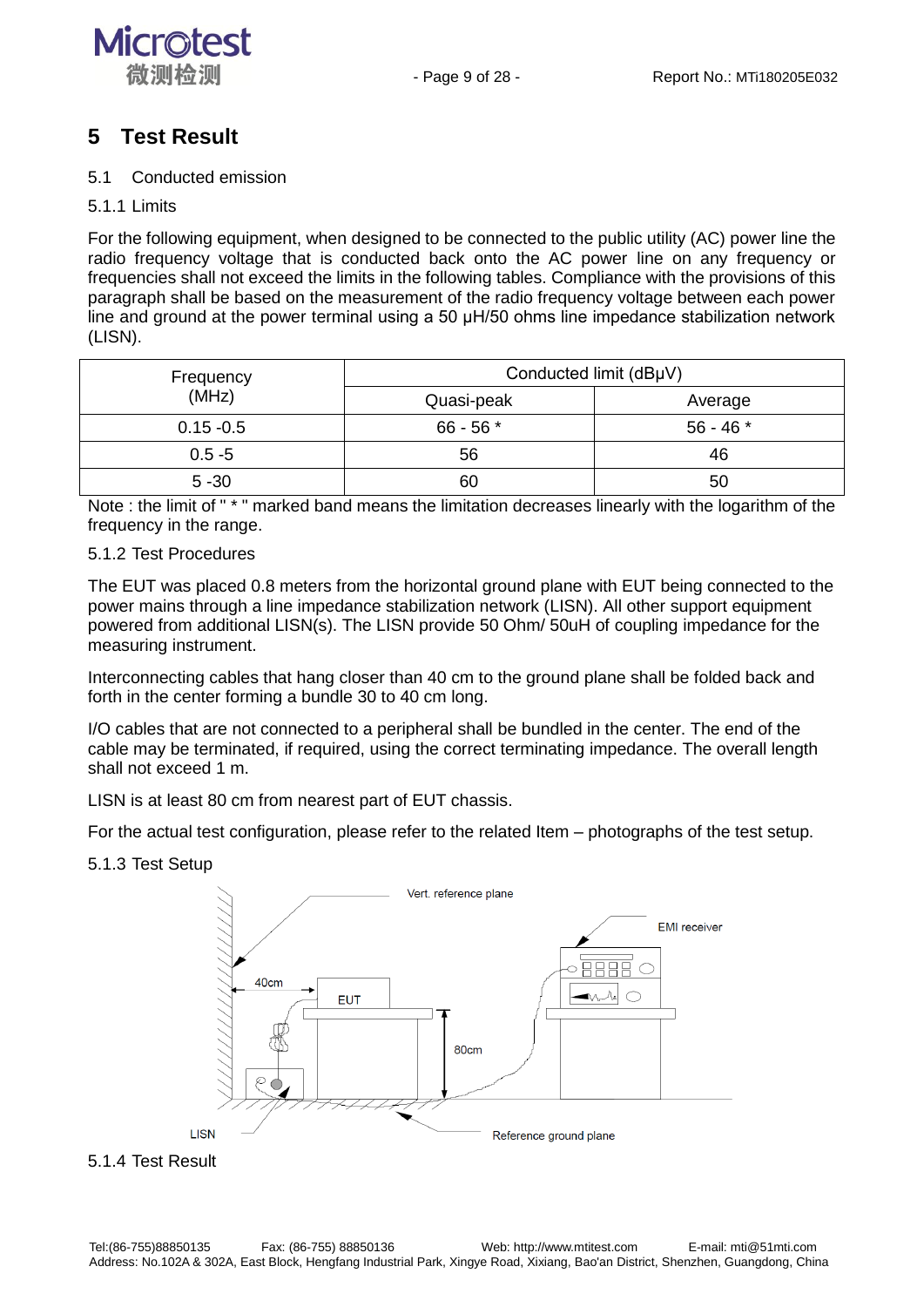

| Temperature:  | 27°C                                                           | <b>Relative Humidity:</b> | 165%     |
|---------------|----------------------------------------------------------------|---------------------------|----------|
| Pressure:     | 101kPa                                                         | IPhase:                   |          |
| Test voltage: | $\sqrt{DC}$ 5V from adapter $\sqrt{Test}$ mode:<br>AC120V/60Hz |                           | ITX mode |

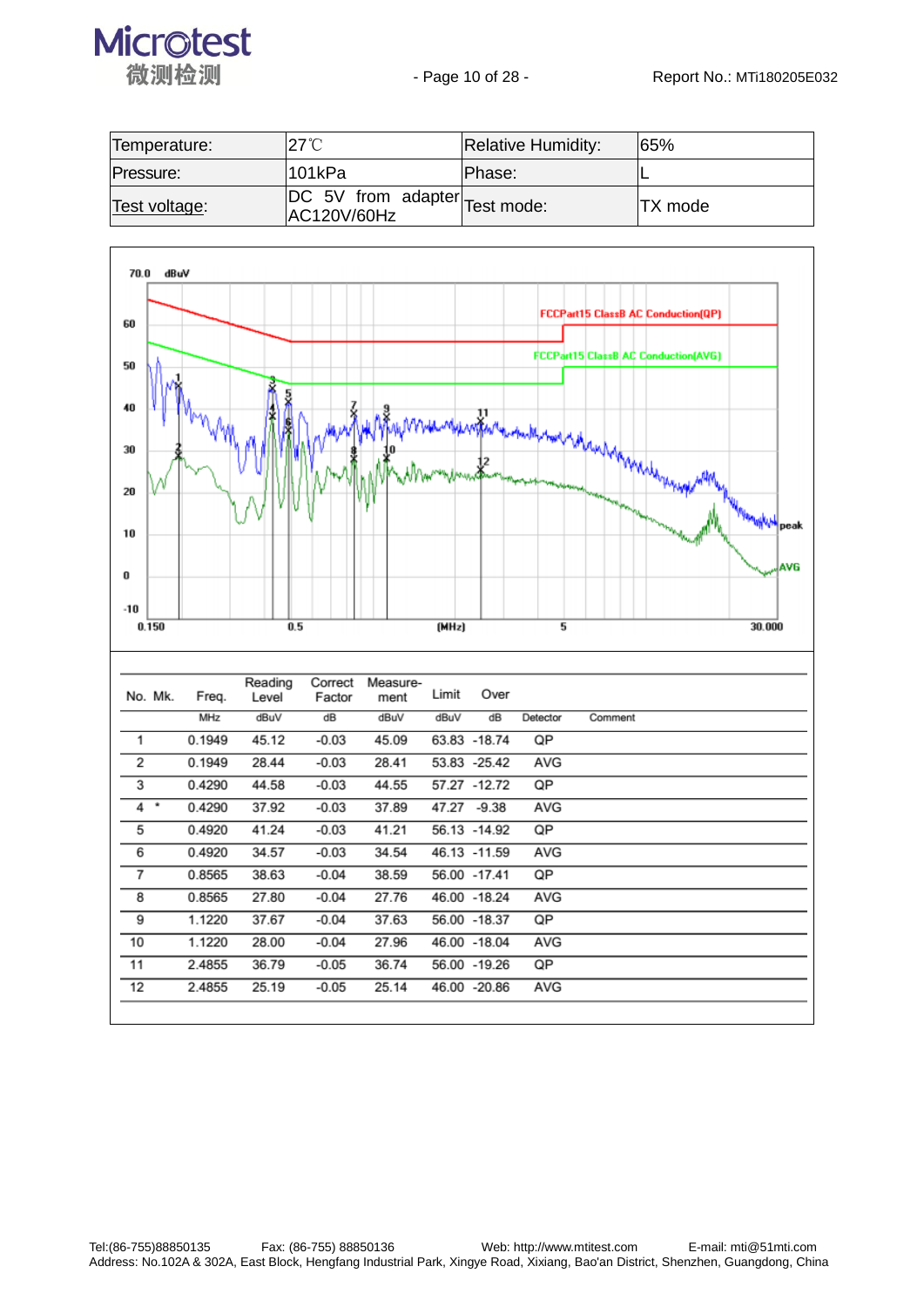

| Temperature:  | $27^\circ\!\rm{C}$                           | <b>Relative Humidity:</b> | 165%     |
|---------------|----------------------------------------------|---------------------------|----------|
| Pressure:     | 101kPa                                       | IPhase:                   |          |
| Test voltage: | DC 5V from adapter Test mode:<br>AC120V/60Hz |                           | ITX mode |

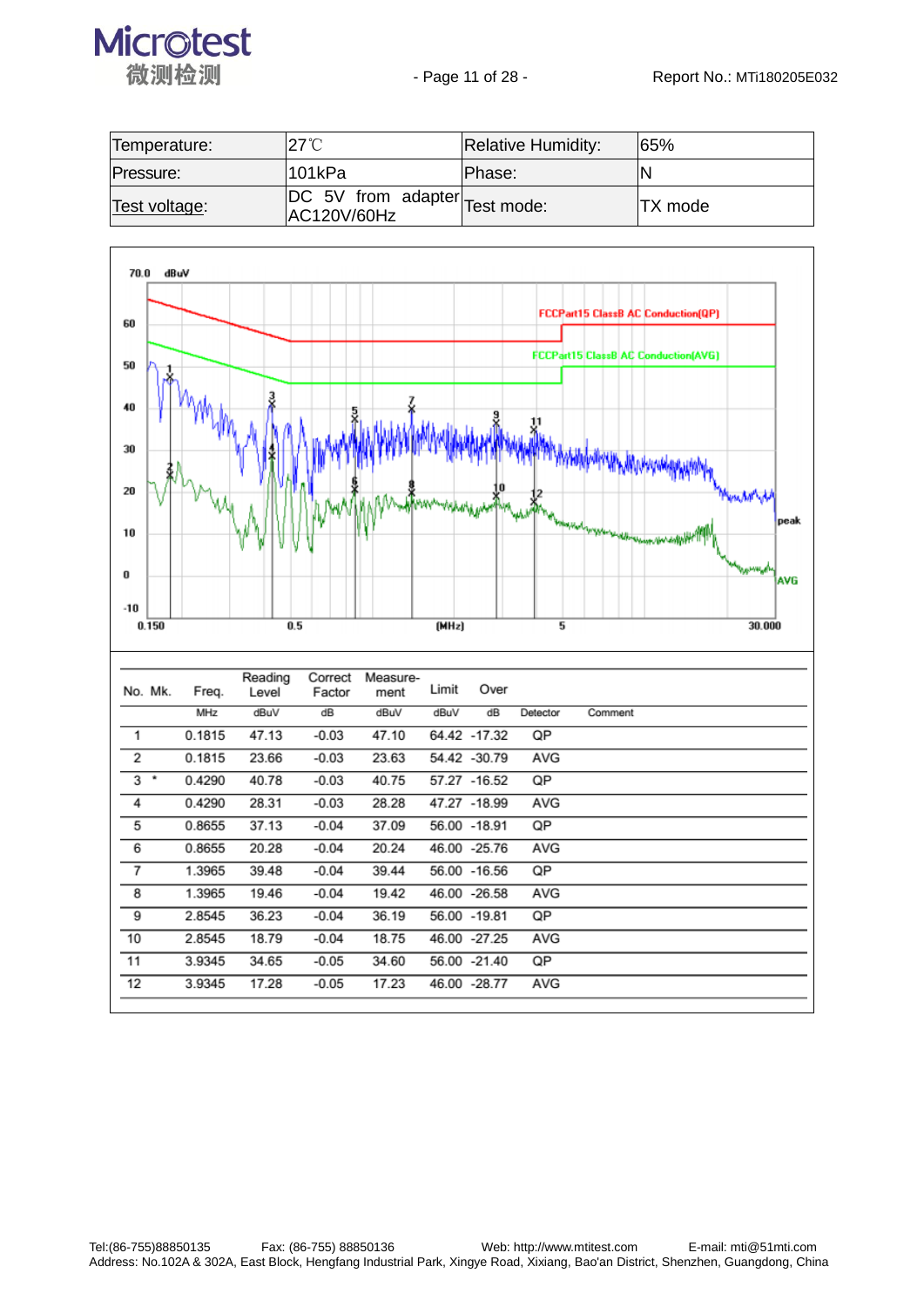

#### 5.2 Radiated Emission

#### 5.2.1 Limit

In case the emission fall within the restricted band specified on RSS-GEN, then the RSS-310 limit in the table below has to be followed.

| Frequencies     | <b>Field Strength</b> | <b>Measurement Distance</b> |
|-----------------|-----------------------|-----------------------------|
| (MHz)           | (micorvolts/meter)    | (meters)                    |
| $0.009 - 0.490$ | 2400/F(KHz)           | 300                         |
| $0.490 - 1.705$ | 24000/F(KHz)          | 30                          |
| $1.705 - 30.0$  | 30                    | 30                          |
| $30 - 88$       | 100                   |                             |
| 88~216          | 150                   |                             |
| 216~960         | 200                   |                             |
| Above 960       | 500                   |                             |

#### LIMITS OF RADIATED EMISSION MEASUREMENT (Above 1000MHz)

| <b>FREQUENCY (MHz)</b> | Class B ( $d$ Bu $V/m$ ) (at 3M) |         |  |
|------------------------|----------------------------------|---------|--|
|                        | <b>PEAK</b>                      | AVERAGE |  |
| Above 1000             | 74                               | 54      |  |

Notes:

The limit for radiated test was performed according to FCC PART 15C.

The tighter limit applies at the band edges.

Emission level (dBuV/m)=20log Emission level (uV/m).

#### FREQUENCY RANGE OF RADIATED MEASUREMENT (For unintentional radiators)

| Highest frequency generated or<br>Upper frequency of measurement<br>used in the device or on which the<br>device operates or tunes (MHz) | Range (MHz)                                                                        |  |
|------------------------------------------------------------------------------------------------------------------------------------------|------------------------------------------------------------------------------------|--|
| <b>Below 1.705</b>                                                                                                                       | 30                                                                                 |  |
| $1.705 - 108$                                                                                                                            | 1000                                                                               |  |
| $108 - 500$                                                                                                                              | 2000                                                                               |  |
| $500 - 1000$                                                                                                                             | 5000                                                                               |  |
| Above 1000                                                                                                                               | 5 <sup>th</sup> harmonic of the highest frequency or 40 GHz,<br>whichever is lower |  |

| Spectrum Parameter                       | Setting                                          |
|------------------------------------------|--------------------------------------------------|
| Attenuation                              | Auto                                             |
| <b>Start Frequency</b>                   | 1000 MHz                                         |
| <b>Stop Frequency</b>                    | 10th carrier harmonic                            |
| RB / VB (emission in restricted<br>band) | 1 MHz / 1 MHz for Peak, 1 MHz / 10Hz for Average |

| Receiver Parameter          | Setting                             |
|-----------------------------|-------------------------------------|
| Attenuation                 | Auto                                |
| Start ~ Stop Frequency      | 9kHz~150kHz / RB 200Hz for PK/AV    |
| Start $\sim$ Stop Frequency | 150kHz~30MHz / RB 9kHz for PK/AV/QP |
| Start $\sim$ Stop Frequency | 30MHz~1000MHz / RB 120kHz for QP    |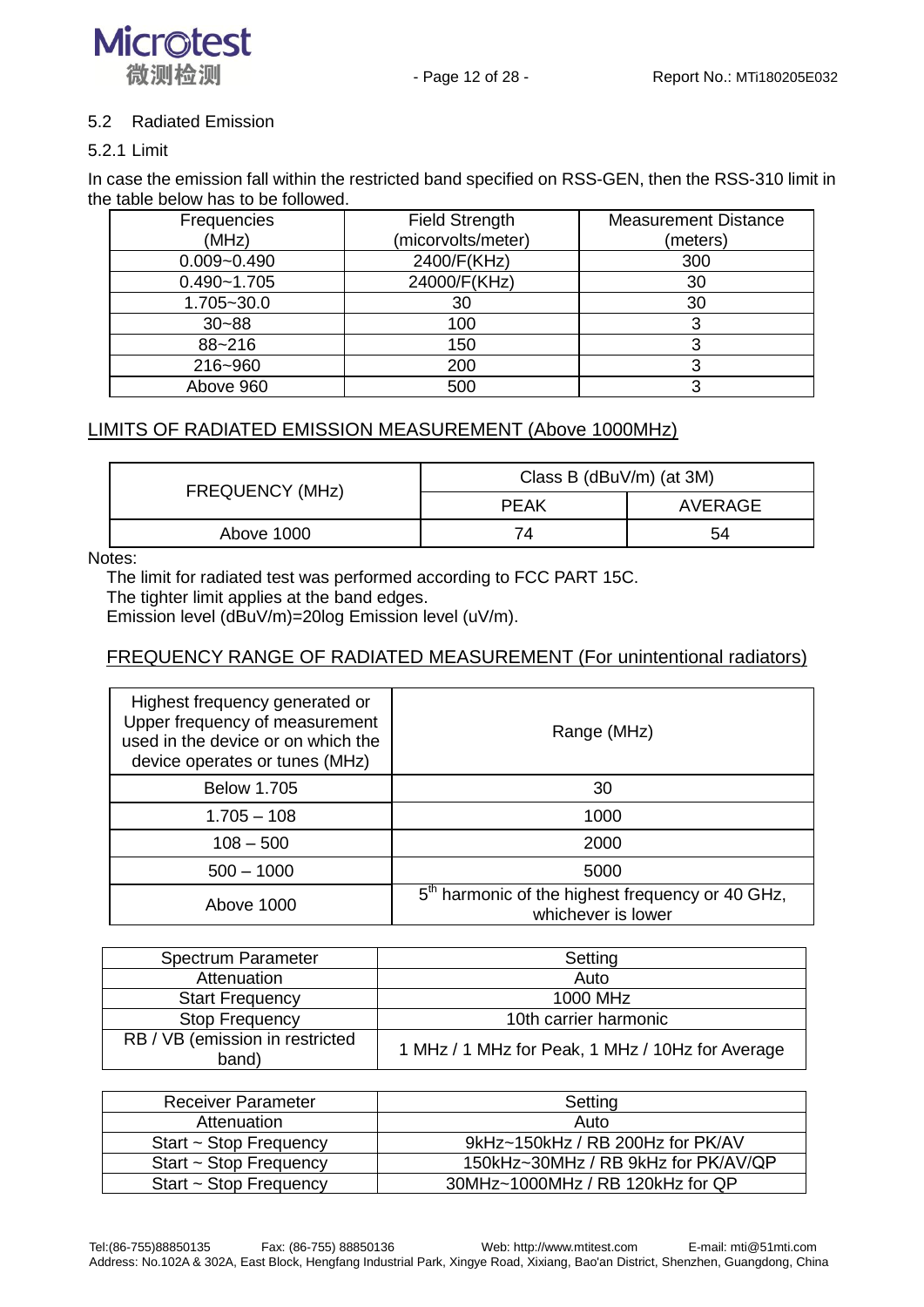



#### 5.2.2 Test method

- a. The measuring distance of at 3 m shall be used for measurements at frequency up to 25GHz. For frequencies above 1GHz, any suitable measuring distance may be used.
- b. The EUT was placed on the top of a rotating table 0.8 meters above the ground at a 3 meter semi-chamber test. The table was rotated 360 degrees to determine the position of the highest radiation.
- c. The height of the equipment or of the substitution antenna shall be 0.8m; above 1GHz, the height was 1.5m, the height of the test antenna shall vary between 1 m to 4 m. Both horizontal and vertical polarizations of the antenna are set to make the measurement.
- d. The initial step in collecting conducted emission data is a spectrum analyzer peak detector mode pre-scanning the measurement frequency range. Significant peaks are then marked and then Quasi Peak detector mode re-measured.
- e. If the Peak Mode measured value compliance with and lower than Quasi Peak Mode Limit, the EUT shall be deemed to meet QP Limits and then no additional QP Mode measurement performed.
- f. For the actual test configuration, please refer to the related Item –EUT Test Photos.
- g. For the radiated emission test above 1GHz: Place the measurement antenna away from each area of the EUT determined to be a source of emissions at the specified measurement distance, while keeping the measurement antenna aimed at the source of emissions at each frequency of significant emissions, with polarization oriented for maximum response.
- h. The measurement antenna may have to be higher or lower than the EUT, depending on the radiation pattern of the emission and staying aimed at the emission source for receiving the maximum signal. The final measurement antenna elevation shall be that which maximizes the emissions. The measurement antenna elevation for maximum emissions shall be restricted to a range of heights of from 1 m to 4 m above the ground or reference ground plane.

Note:Both horizontal and vertical antenna polarities were tested and performed pretest to three orthogonal axis. The worst case emissions were reported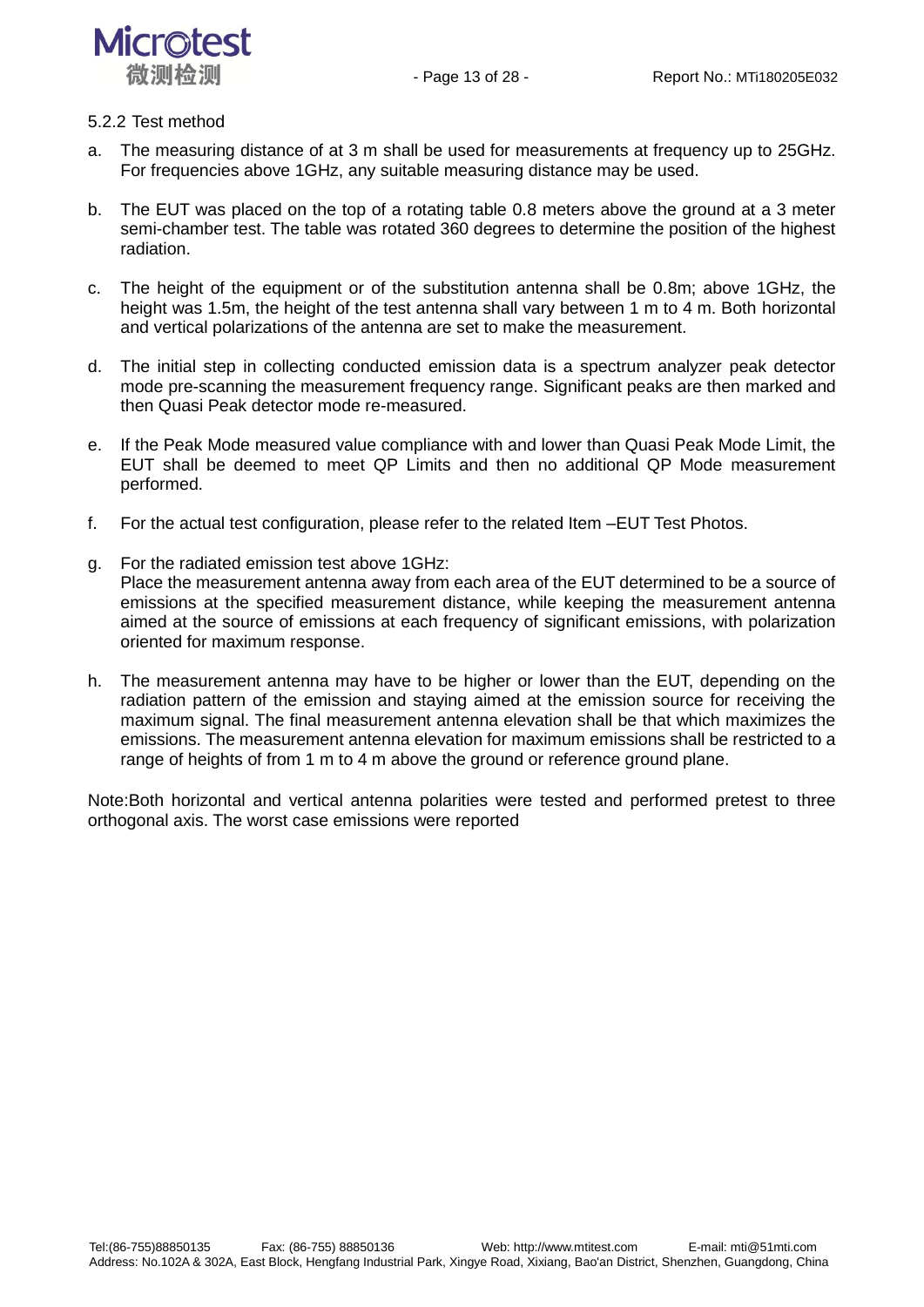

#### 5.2.3 Test Setup

Radiated Emission Test-Up Frequency Below 30MHz



#### Radiated Emission Test-Up Frequency 30MHz~1GHz



#### 5.2.4 Test result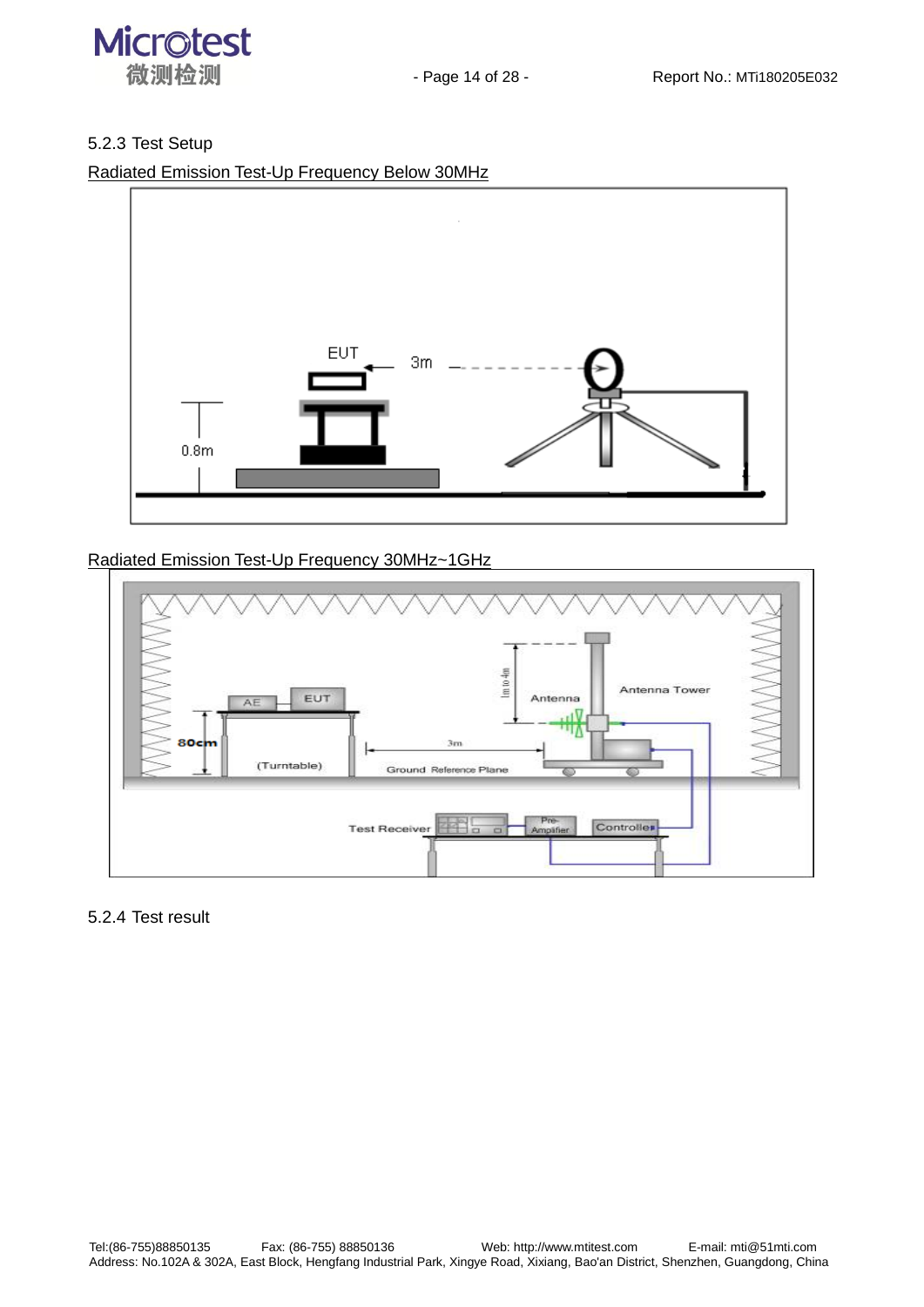

| Temperature:  | $26^{\circ}$                                 | Relative Humidity: | 54%      |
|---------------|----------------------------------------------|--------------------|----------|
| Test voltage: | DC 5V from adapter Test mode:<br>AC120V/60Hz |                    | ITX mode |

Spurious Radiated Emission Below 30MHz:

| Frequency | Reading     | Detector   | Ant.<br>Factor | Cable | Emission          | Limits        | Margin   |
|-----------|-------------|------------|----------------|-------|-------------------|---------------|----------|
| (KHz)     | $(dB\mu V)$ | (PK/QP/AV) | (dB/m)         | Loss  | Level<br>(dBµV/m) | $(dB\mu V/m)$ | (dB)     |
| 12        | 72.36       | <b>PK</b>  | 27.96          | 0.1   | 100.42            | 148.52        | $-48.1$  |
| 12        | 57.61       | AV         | 27.96          | 0.1   | 85.67             | 128.52        | $-42.85$ |
| 48        | 70.96       | <b>PK</b>  | 21.63          | 0.1   | 92.69             | 136.48        | $-43.79$ |
| 48        | 54.38       | AV         | 21.63          | 0.1   | 76.11             | 116.48        | $-40.37$ |
| 110       | 75.69       | <b>PK</b>  | 10.01          | 0.1   | 85.8              | 126.78        | $-40.98$ |
| 110       | 60.58       | AV         | 10.01          | 0.1   | 70.69             | 106.78        | $-36.09$ |
| 125       | 94.59       | <b>PK</b>  | 8.94           | 0.1   | 103.63            | 126.08        | $-22.45$ |
| 125       | 78.46       | AV         | 8.94           | 0.1   | 87.5              | 106.08        | $-18.58$ |
| 495       | 53.62       | QP         | $-15.91$       | 0.1   | 37.81             | 72.73         | $-34.92$ |
| 495       | 42.36       | QP         | $-16.45$       | 0.8   | 26.71             | 53.98         | $-27.27$ |

1."\*"Means Fundamental frequency

2. Emission Level(dBμV/m)=Reading(dBμV)+ Ant. Factor(dB/m)+ Cable Loss(dB)

3. Margin (dB)=Emission Level(dBµV/m)- Limits(dBµV/m)

4. Limit calculation: Limit at specified distance +40log(300/3)= Limit+80 dB for up to 0.49MHz Limit at specified distance +40log(30/30)= Limit+40dB for above 0.49MHz,Below30MHz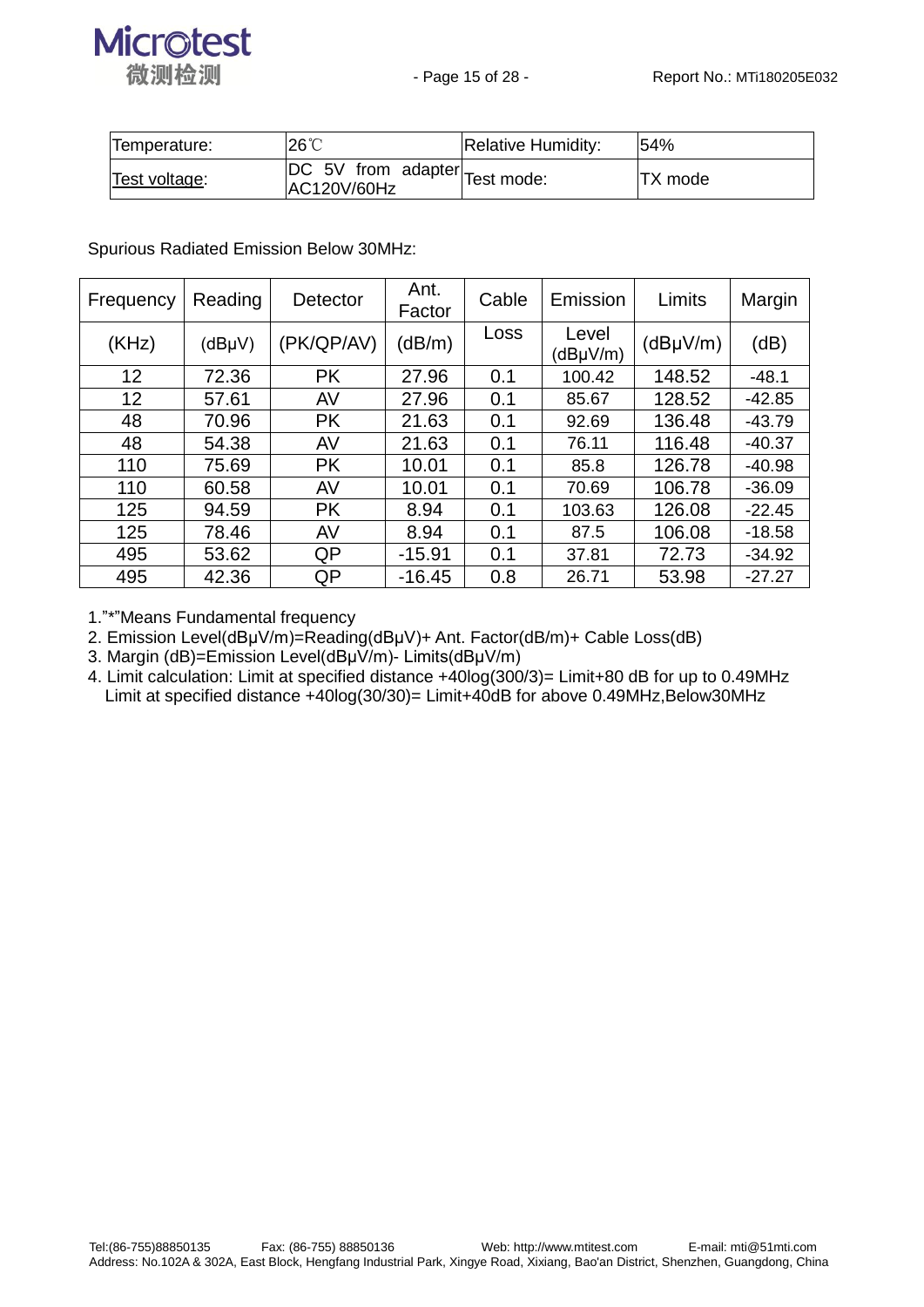

| Temperature:  | $26^{\circ}$ C                                                          | Relative Humidity: | 154%              |
|---------------|-------------------------------------------------------------------------|--------------------|-------------------|
| Pressure:     | l101kPa                                                                 | Polarization:      | <b>Horizontal</b> |
| Test voltage: | $ \overline{DC}$ 5V from adapter $\overline{Test}$ mode:<br>AC120V/60Hz |                    | <b>ITX</b> mode   |

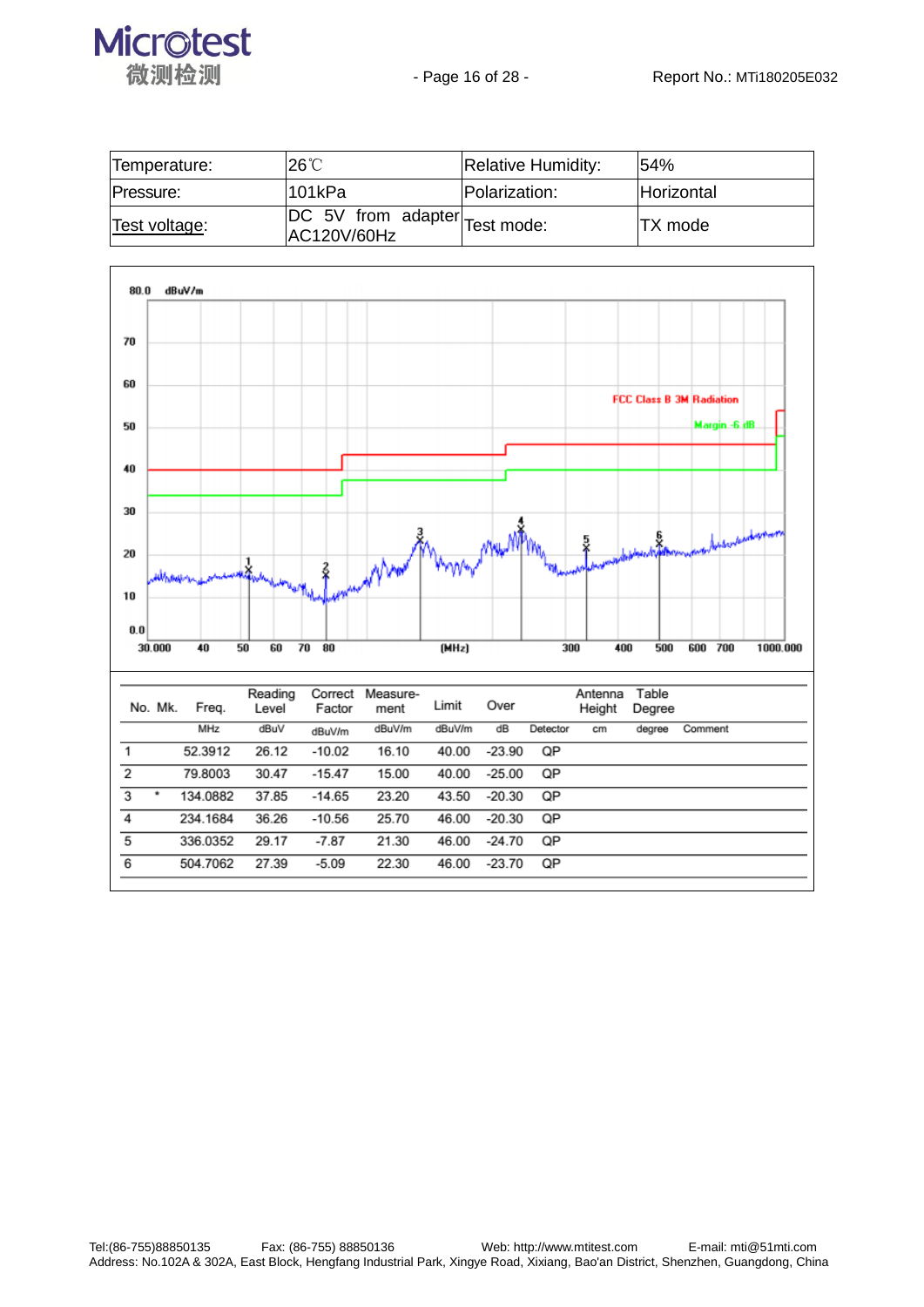

| Temperature:  | $26^{\circ}$ C                               | <b>Relative Humidity:</b> | 154%      |
|---------------|----------------------------------------------|---------------------------|-----------|
| Pressure:     | 101kPa                                       | Polarization:             | lVertical |
| Test voltage: | DC 5V from adapter Test mode:<br>AC120V/60Hz |                           | ITX mode  |

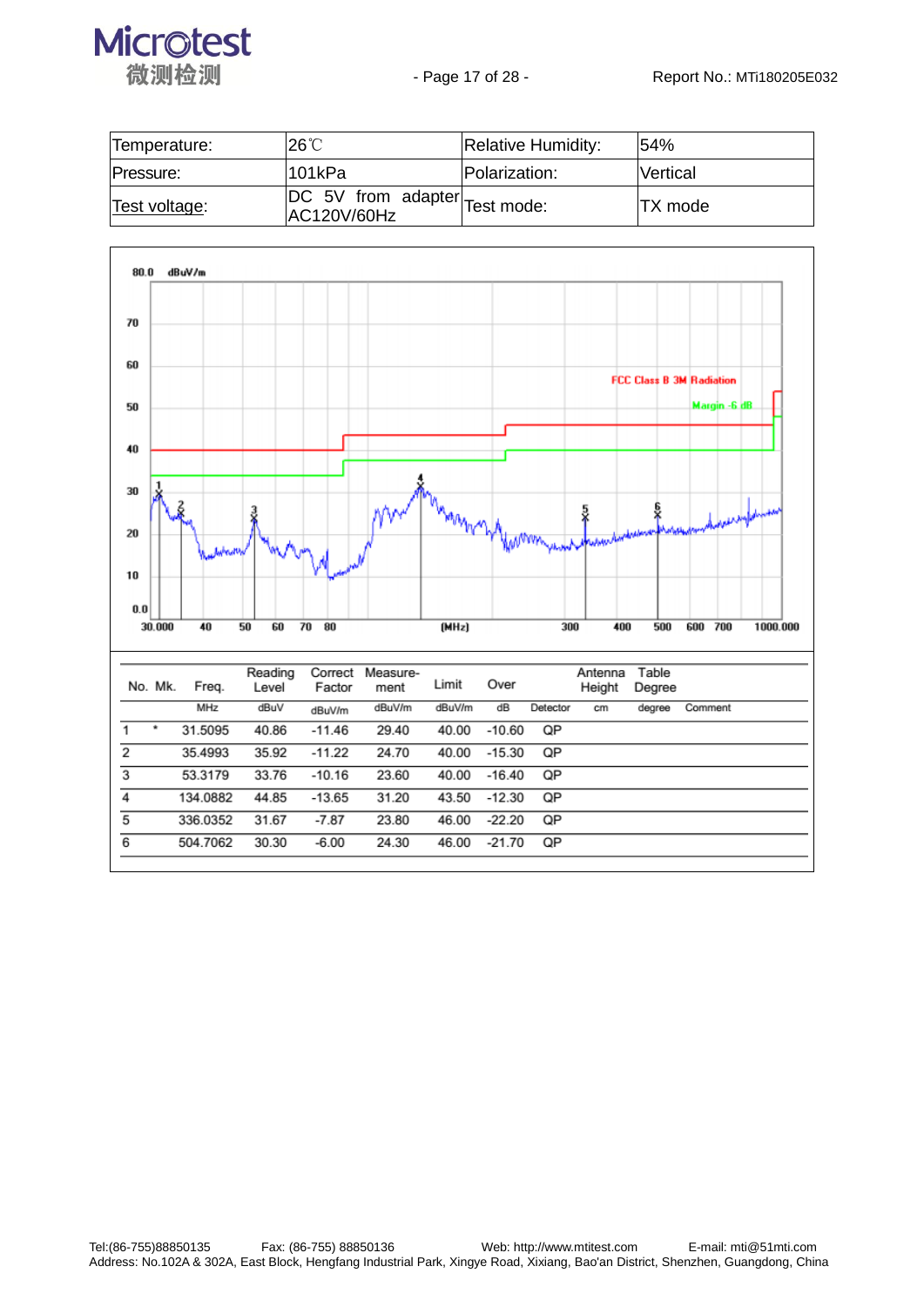

#### 5.3 Occupied bandwidth

5.3.1 Test method

Use the following spectrum analyzer settings:

Span = approximately 2 to 3 times the 20 dB bandwidth, centered on a hopping channel RBW ≥1% of the 20 dB bandwidth VBW ≥RBW Sweep = auto Detector function = peak  $Trace = max$  hold

The EUT should be transmitting at its maximum data rate. Allow the trace to stabilize. Use the marker-to-peak function to set the marker to the peak of the emission. Use the marker-delta function to measure 20 dB down one side of the emission. Reset the marker-delta function, and move the marker to the other side of the emission, until it is (as close as possible to) even with the reference marker level. The marker-delta reading at this point is the 20 dB bandwidth and 99% occupied bandwidth of the emission.

5.3.2 Test result